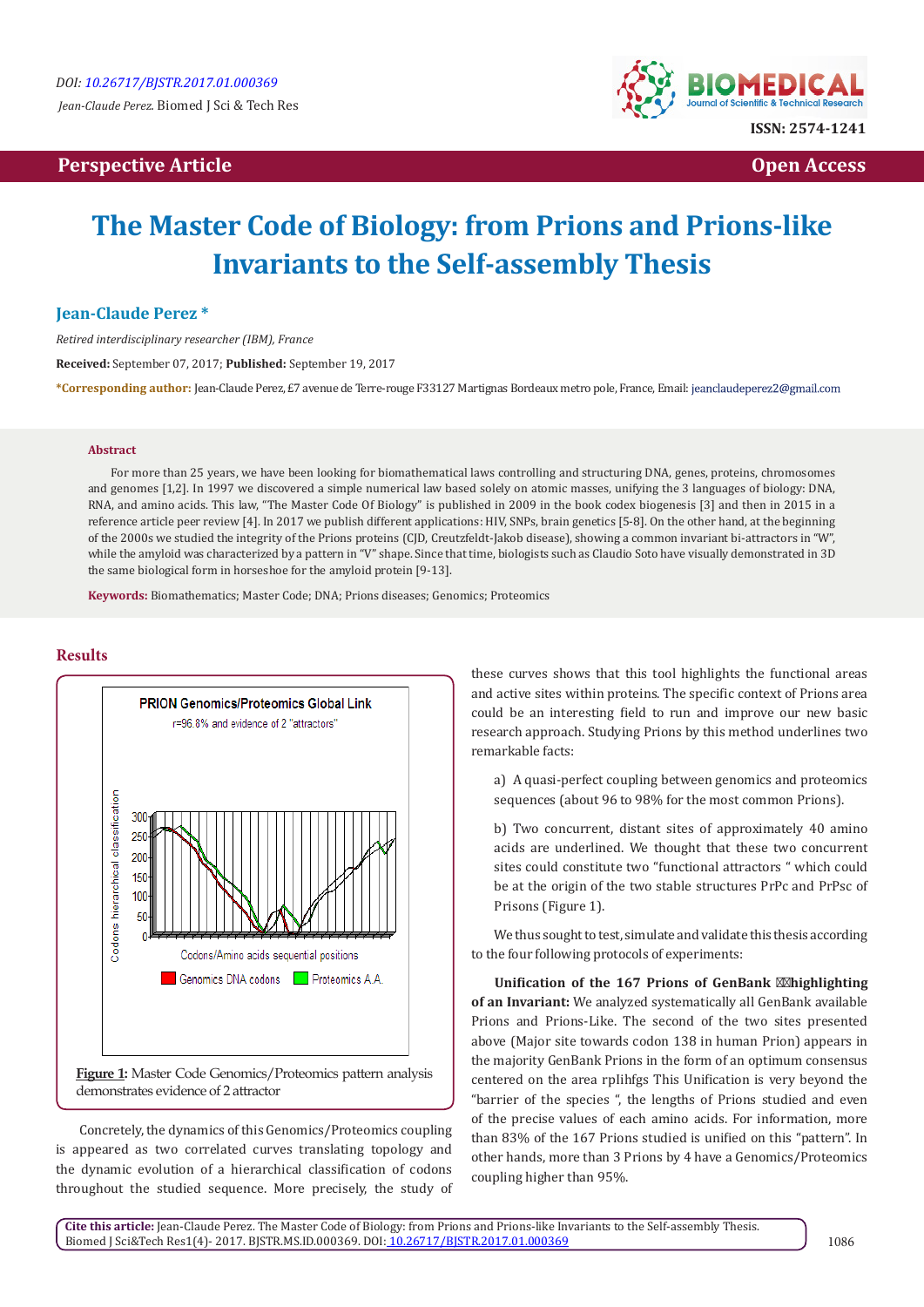**Thesis of self-assemblies PRION PRION or PRION Scrapie following a shift around 40 codons:** We imagined various scenarios of interactions Prions Prions articulated around these 2 sites. One of them leads to a perfect coupling of double interactions DNA/RNA strains and Proteomics/Proteomics strains. There is about a self-assembly between both Prions proteins with a relative shifting by approximately 40 codons (which constitutes also the amino acids distance between the 2 sites). We test these hybrid assemblies for the man, the cow, the sheep, the mouse and the rabbit. One distinguishes 2 cases PRION Prion and Prion

 Scrapie (Golden Hamster). Unification Genomics/Proteomics is always >92% on average. This possible interaction is "above " the concept of species. The optimal shift varies from 37 to 40 codons according to species.

**Validation of our thesis on various experiments linked with pathogenicity (sheep, human cjd, "prusiner miniprions ", etc):** Then, we run our thesis on experimental published cases connecting changes and pathogenicity of Prions. Thus, we show that the quality of the Genomics/Proteomics coupling for the 40 codons shift based self-assembly moves in the same direction as the sheep pathogenicity (mutations sets VRQ, ARH, ARQ, ARR and AHQ). In the same way, we associate coupling Genomics/Proteomics and pathogenicity for the man (changes 102, 129/178 and GSS/FFI/ CJD). Lastly, our model completely confirms the experiments of Professor Stanley prusiner on the "Miniprions ".

**Extension of our Assumption to the field of the "Prions-Like" (URE3, SUP35P Yeast and Homologues):** Can the Invariants and self-assembly thesis be wide until the related field of "Prions-Like"? Then, we studied URE3: it appears a pattern similar to Prions ones (double attractors), moreover we discover quickly a possible selfassembly URE3 URE3 (optimal shift of 15 codons and coupling r=91.7%). In the same way a generalization is running on SUP35 yeast and homologues. For example, in the Drosophila sample (GenBank: U88868), Dsup35 Prion-like produces a dynamics of Genomics/Proteomics curve similar to the above regular Prions curves. A self-assembly shift thesis is also proposed.

#### **Conclusion**

It is a "new point of view" of the Prions field which are proposed here. Beyond a support "Bio-Mathematics", we UNIFY information Genomics/Proteomics of all them Prions. We propose and validate a thesis, plausible, of self-interaction between Prions. This model is beyond and apart from the "barrier of the species". Our thesis seems confirmed by multiple experiments published; it would seem strongly associated with the pathogenicity. Lastly, our model of interaction Prion Prion seems to extend to the "Prions-Like"

and even to other peptides: we validated it, therefore [12], on the formation of Amyloids plaques (Beta A4 Amyloid ALZHEIMER, particularly peptide A-beta 1-42).

As demonstrated by PR claudio Soto in [10] "Alzheimer's diseases transmission may be similar to infectious prion diseases". Then particularly the Master Code Of Biology biomathematical approach révélas also - strong relationships between our simulations on Prions and on Amyloids self-assemblies. Both Prion and most probably Amyloid are proteins whose dynamics interactions are beyond the state of the art of conventional Biology. Therefore, we believe that multidisciplinary approaches close to quantum physics may allow us to understand how they work [13].

#### **References**

- 1. [Perez JC \(1991\) Chaos, DNA and neuro-computers: a golden link.](https://scholar.google.com/scholar_lookup?title=Chaos%2C%20DNA%20and%20neuro-computers%3A%20a%20golden%20link&author=J.-C..%20Perez&journal=Specul.%20Sci.%20Technol.&volume=14&pages=336-346&publication_year=1991) [Speculations in Science. Development in Chemical Engineering 14\(4\):](https://scholar.google.com/scholar_lookup?title=Chaos%2C%20DNA%20and%20neuro-computers%3A%20a%20golden%20link&author=J.-C..%20Perez&journal=Specul.%20Sci.%20Technol.&volume=14&pages=336-346&publication_year=1991) [339-346.](https://scholar.google.com/scholar_lookup?title=Chaos%2C%20DNA%20and%20neuro-computers%3A%20a%20golden%20link&author=J.-C..%20Perez&journal=Specul.%20Sci.%20Technol.&volume=14&pages=336-346&publication_year=1991)
- 2. [Perez JC \(2017\) Sapiens Mitochondrial DNA Genome Circular Long](https://www.omicsonline.org/open-access/sapiens-mitochondrial-dna-genome-circular-long-range-numericalmeta-structures-are-highly-correlated-with-cancers-and-genetic-disea-1948-5956-1000469.php?aid=90737) [Range Numerical Meta Structures are Highly Correlated with Cancers](https://www.omicsonline.org/open-access/sapiens-mitochondrial-dna-genome-circular-long-range-numericalmeta-structures-are-highly-correlated-with-cancers-and-genetic-disea-1948-5956-1000469.php?aid=90737) [and Genetic Diseases mtDNA Mutations. J Cancer Sci Ther 9: 512-527.](https://www.omicsonline.org/open-access/sapiens-mitochondrial-dna-genome-circular-long-range-numericalmeta-structures-are-highly-correlated-with-cancers-and-genetic-disea-1948-5956-1000469.php?aid=90737)
- 3. [Perez JC \(2009\) Codex Biogenesis. Resurgence, Liege Belgium.](https://www.amazon.fr/Codex-)
- 4. [Perez J \(2015\) Deciphering Hidden DNA Meta-Codes -The Great](https://www.omicsonline.org/open-access/decipheringhidden-) [Unification & Master Code of Biology. J Glycomics Lipidomics 5: 131.](https://www.omicsonline.org/open-access/decipheringhidden-)
- 5. [Perez JC \(2017\) Decyphering "the MASTER CODE ®" Structure and](http://biomedres.us/pdfs/BJSTR.MS.ID.000209.pdf) [Discovery of a Periodic Invariant Unifying 160 HIV1/HIV2/SIV Isolates](http://biomedres.us/pdfs/BJSTR.MS.ID.000209.pdf) [Genomes. Biomed J Sci & Tech Res p. 1\(2\).](http://biomedres.us/pdfs/BJSTR.MS.ID.000209.pdf)
- 6. Perez JC (2017) The "Master Code of DNA": Towards the Discovery of the SNPs Function (Single-Nucleotide Polymorphism). J Clin Epigenet 3(3): 26.
- 7. [Perez \(2017\) DUF1220 Homo Sapiens and Neanderthal fractal periods](http://www.siftdesk.org/article-details/DUF1220%20Homo%20Sapiens%20and%20Neanderthal%20%20fractal%20periods%20architectures%20breakthrough/184) [architectures breakthrough \(2017\)SDRP. Journal of Cellular and](http://www.siftdesk.org/article-details/DUF1220%20Homo%20Sapiens%20and%20Neanderthal%20%20fractal%20periods%20architectures%20breakthrough/184) [Molecular Physiology p. 1\(1\).](http://www.siftdesk.org/article-details/DUF1220%20Homo%20Sapiens%20and%20Neanderthal%20%20fractal%20periods%20architectures%20breakthrough/184)
- 8. [Perez \(2017\) Why the genomic Location of individual SNPs is Functional?](http://www.siftdesk.org/article-details/Why-the-genomic-LOCATION-of-individual-SNPs-is-FUNCTIONAL/223) [SDRP Journal of Cellular and Molecular Physiology p. 1\(1\).](http://www.siftdesk.org/article-details/Why-the-genomic-LOCATION-of-individual-SNPs-is-FUNCTIONAL/223)
- 9. [Prusiner SB \(2012\) Cell biology. A unifying role for prions in](https://www.ncbi.nlm.nih.gov/pubmed/22723400) [neurodegenerative diseases. Science. 336\(6088\): 1511-1513.](https://www.ncbi.nlm.nih.gov/pubmed/22723400)
- 10. [Morales R, Moreno-Gonzalez I, Soto C \(2013\) Cross-Seeding of Misfolded](https://doi.org/10.1371/journal.ppat.1003537) [Proteins: Implications for Etiology and Pathogenesis of Protein](https://doi.org/10.1371/journal.ppat.1003537) [Misfolding Diseases. PLOS Pathogens 9\(9\): e1003537.](https://doi.org/10.1371/journal.ppat.1003537)
- 11. Soto C (2011) Alzheimer's disease transmission may be similar to infectious prion diseases.
- 12. Perez JC (2017) The "Master Code of Biology": Self-assembly of two identical Peptides beta A4 1-43 "Amyloid" in Alzheimer's Diseases. Biomed J Sci & Tech Res p. 1(4).
- 13. [Perez JC \(2017\) Symmetry and Asymmetry in the MENDELEEV's](http://www.siftdesk.org/article-details/Symmetry%20and%20Asymmetry%20in%20the%20MENDELEEV%E2%80%99s%20Periodic%20Table%20Predictive%20EQUATION/224) [Periodic Table Predictive Equation. Journal of Computational Chemistry](http://www.siftdesk.org/article-details/Symmetry%20and%20Asymmetry%20in%20the%20MENDELEEV%E2%80%99s%20Periodic%20Table%20Predictive%20EQUATION/224) [& Molecular Modelling p. 2\(1\).](http://www.siftdesk.org/article-details/Symmetry%20and%20Asymmetry%20in%20the%20MENDELEEV%E2%80%99s%20Periodic%20Table%20Predictive%20EQUATION/224)